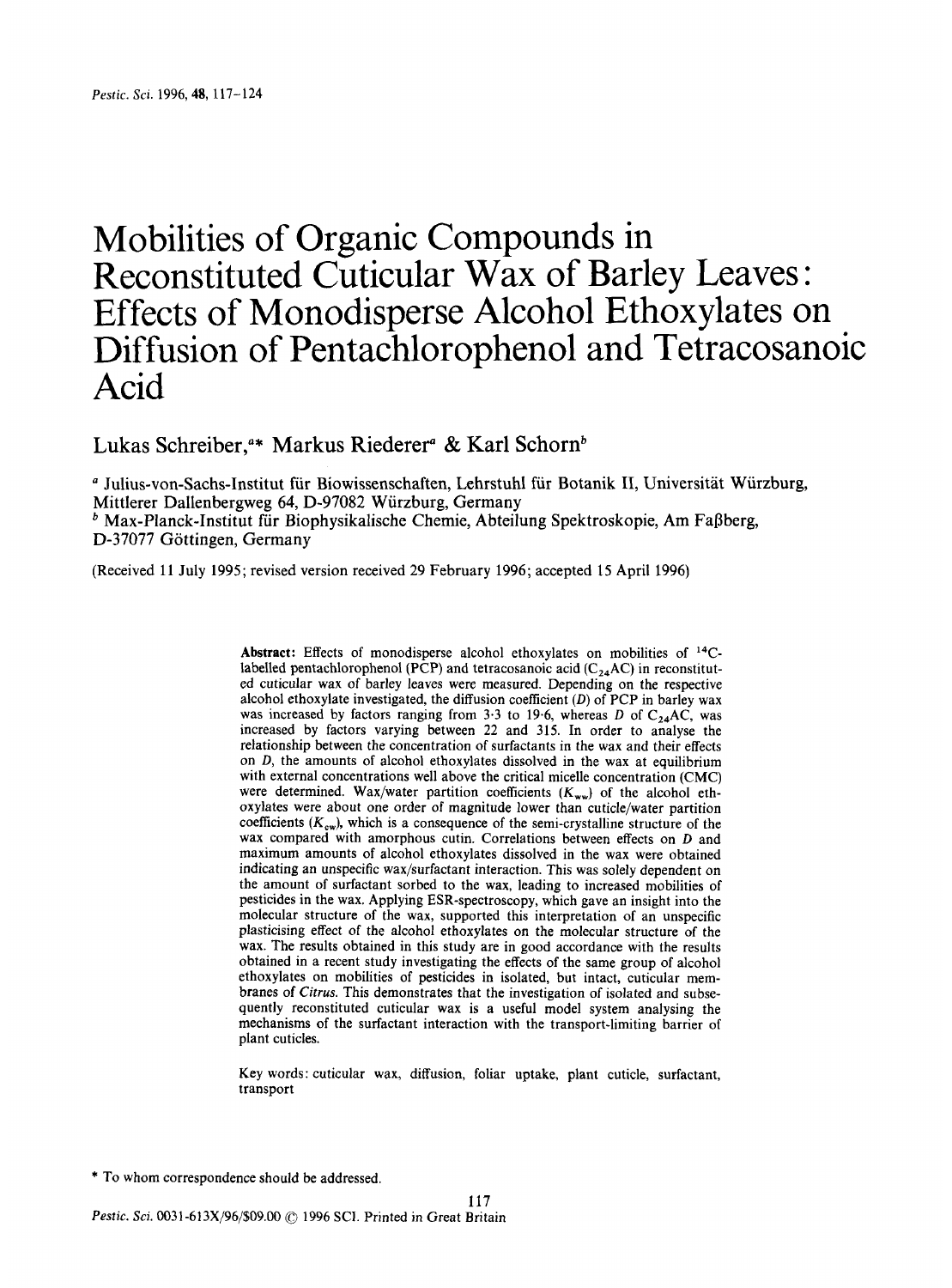# **1 INTRODUCTION**

Many plant-protecting chemicals, sprayed onto leaf surfaces, have to diffuse across a transport-limiting barrier, the plant cuticle, in order to reach their site of action.' Plant cuticles, forming the interface between leaf and atmosphere, are composite membranes consisting of cutin and cuticular wax.<sup>2,3</sup> Whereas cutin establishes an amorphous three-dimensional polymer network, $4$  cuticular wax is deposited into the outer region and to the outer surface of the cutin polymer.<sup>5,6</sup> Due to its semicrystalline nature, it is essentially the cuticular wax that forms the transport-limiting barrier of the intact plant cuticle.<sup>7-10</sup> In order to obtain a more fundamental and mechanistic understanding of this waxy transport barrier, an experimental system has been developed simulating cuticular transport properties with isolated and subsequently reconstituted cuticular wax. $11-13$ 

Surfactants are widely used as adjuvants for agrochemicals. Important reasons for their use are increased solubility of the active ingredient in the spray solution and improved wetting, spreading and adhesion of the spray droplets on leaf surfaces.<sup>14</sup> Furthermore, it has been shown that surfactants have the ability to increase cuticular permeability for penetrating substances, although the mechanism of this is not clear.<sup>15-20</sup> A study investigating the effects of monodisperse alcohol ethoxylates on the mobility of 2,4-D in isolated cuticles suggested that surfactants have to sorb to the transportlimiting wax barrier of cuticles in order to increase their permeability.<sup>21-22</sup>

Therefore, a study of the transport properties of isolated cuticular wax should provide information relevant to the understanding of wax/surfactant interactions. In a first attempt, the interaction of one monodisperse alcohol ethoxylate with reconstituted barley wax was investigated, showing that it is possible to simulate surfactant/cuticle interactions investigating reconstituted cuticular wax.<sup>12</sup> The present work investigates surfactant/wax interactions including an increased number **of** monodisperse alcohol ethoxylates and some further experimental procedures, which help to obtain a better understanding of the increase of cuticular permeability by surfactants.

## **2 MATERIALS AND METHODS**

# **2.1 Plant materials**

Leaves **of** four- to six-week-old barley plants *(Hordeurn vulgare* L. cv. Magie), grown in growth chambers [16 h light at 500-800  $\mu$ mol m<sup>-2</sup> s<sup>-1</sup> PAR (photosynthetic active radiation), 25°C and 50% **R.H.** (relative humidity); 15°C and 90% **R.H.** during the dark], were sampled for the experiments. As described previously, cuticular wax was extracted by immersing the leaves for  $1-3$  s in chloroform at room temperature.<sup>11</sup> Extracts were filtered twice and the solvent volume was reduced to give a final wax concentration of about 50 mg  $ml^{-1}$ . Wax solutions prepared in this way were stored at  $-18^{\circ}$ C until they were used in the experiments.

## **2.2 Chemicals and analytical procedures**

Monodisperse alcohol ethoxylates used in the experiments (Table 1) were obtained from Fluka (Neu-Ulm, Germany). Chemical purity of the alcohol ethoxylates was better than **97%** (own determination by GCanalysis). 14C-labelled pentachlorophenol (PCP; specific radioactivity: 155 GBq mol<sup>-1</sup>) was obtained from Sigma (Deisenhofen, Germany) and 14C-labelled tetracosanoic acid ( $C_{24}$ AC; specific radioactivity: 1728 GBq mol<sup>-1</sup>) was purchased at CEA (Grenoble, France). Radiochemical purities of the  $14$ C-labelled compounds were better than **98%** (own determination by radio-TLC). The spin probe used in the electron spin resonance (ESR) studies was 5-doxy1 stearic acid **(5-SASL)**  containing the nitroxyl-group at carbon atom *5.* The

| TABLE 1                                                                                |  |  |                                     |  |  |  |  |  |  |
|----------------------------------------------------------------------------------------|--|--|-------------------------------------|--|--|--|--|--|--|
| Abbreviations, Molecular Weights (MW) and Molar Volumes (MV) of the Eight Alcohol Eth- |  |  |                                     |  |  |  |  |  |  |
|                                                                                        |  |  | oxylates Investigated in This Study |  |  |  |  |  |  |

| Compound <sup>a</sup>                     | Abbreviation | MW(a)      | $MV$ (cm <sup>3</sup> mol <sup>-1</sup> ) <sup>b</sup> |  |
|-------------------------------------------|--------------|------------|--------------------------------------------------------|--|
| Diethylene glycol monobutyl ether         | $C_4E_2$     | 162.23     | 141.19                                                 |  |
| Triethylene glycol monohexyl ether        | $C_6E_3$     | 234.34     | 203.42                                                 |  |
| Tetraethylene glycol monooctyl ether      | $C_8E_4$     | 306.45     | 265.65                                                 |  |
| Pentaethylene glycol monodecyl ether      | $C_{10}E_5$  | 378.56     | 327.88                                                 |  |
| Hexaethylene glycol monododecyl ether     | $C_{12}E_6$  | 450.66     | $390-11$                                               |  |
| Octaethylene glycol monododecyl ether     | $C_{12}E_8$  | 538.77     | 458.21                                                 |  |
| Heptaethylene glycol monotetradecyl ether | $C_{14}E_7$  | $522 - 77$ | 452.34                                                 |  |
| Octaethylene glycol monohexadecyl ether   | $C_{16}E_8$  | 594.88     | 514.57                                                 |  |

Source: Fluka (Neu-Ulm, Germany).

 $<sup>b</sup>$  Calculated according to Abraham and McGowan.<sup>33</sup></sup>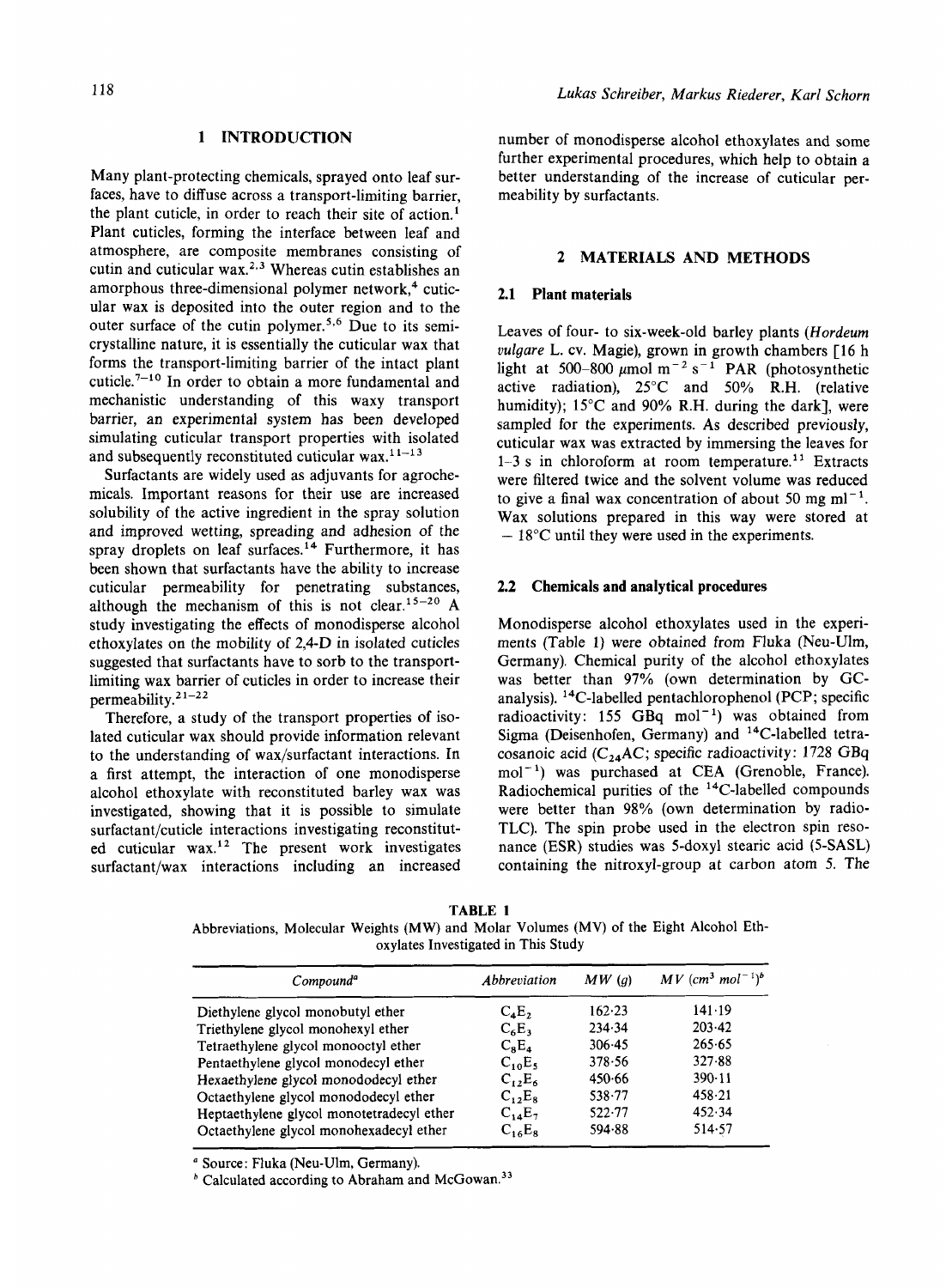spin probe, which was obtained from Sigma (Deisenhofen, Germany), had a chemical purity of 99%.

Radioactivity was measured by liquid scintillation counting (TRI Carb 2000, Canberra Packard, Frankfurt, Germany) adding an adequate amount of scintillation cocktail (Ultima Gold XR, Canberra Packard, Frankfurt, Germany) to the samples. Analysis of nonradioactive alcohol ethoxylates sorbed to barley wax was carried out by capillary gas chromatography (GC) equipped with on-column injectors and flame ionisation detectors (HP 5890 11, Hewlett-Packard, Millville, NJ, USA) as described previously.<sup>23</sup> Specific correction factors were determined for each homologue.

#### **2.3 Preparation of wax samples**

Wax samples used in the experiments were prepared as described previously.<sup>11</sup> In short, aluminium discs (100 mm<sup>2</sup> surface area and 25  $\mu$ m thickness) were immersed in the chloroform solutions so that, after evaporation of the solvent, the discs were covered with a homogeneous layer of wax. In order to improve the adhesion of the wax to the surface of the discs, they were heated to 100°C for *5* min. The amount of wax covering the aluminium surface was determined by weight using an electronic microbalance (Sartorius, Göttingen, Germany; accuracy:  $\pm 1 \mu$ g). The average thickness of investigated wax layers was  $2.2(\pm 1) \mu m$ , using a wax density of  $0.9 \text{ g cm}^{-3}$  for the calculation of the thickness.24

Wax samples, prepared according to the above method, will be referred to as 'non-radioactive' wax samples and were used for investigating the sorption of alcohol ethoxylates to barley wax. In addition, 'radioactive' wax samples were prepared by adding a defined amount of a <sup>14</sup>C-labelled compound (PCP or  $C_{24}AC$ ) to the chloroform/wax solutions prior to recrystallisation and heating of the wax. 'Radioactive' wax samples were used for investigating the effects of the different alcohol ethoxylates on the diffusion of the  $^{14}C$ labelled compounds in recrystallised barley wax.

# **2.4 Determination of alcohol ethoxylate sorption in**  barley wax and calculation of wax/water partition **coefficients**

Three 'non-radioactive' wax samples were incubated in 25-ml glass vials containing an aqueous solution of the respective alcohol ethoxylates three to *25* times above their CMC (Conc; Table 2). As only small amounts of substance were sorbed in wax after equilibration, the large external aqueous volume and the relatively high surfactant concentration guaranteed that the concentration of monomeric surfactant molecules in the external aqueous solution remained nearly constant during the course of the experiment.

Equilibrium sorption of the alcohol ethoxylates between the wax samples and the external aqueous solutions was established after **24** h. Wax samples were removed from the surfactant solutions, dipped for a few seconds into deionised water to remove superficially adhering alcohol ethoxylate and blotted carefully with a cellulose tissue to remove adhering water. Each wax sample was extracted with chloroform (1 ml; 30 min; 70°C), the aluminium disc removed and the chloroform evaporated. The residue was treated at 70°C with pyridine *(5* pl) and **N,N-bis-trimethylsilyltrifluoroacetamide**  (BSTFA; *5* pl; Machery-Nagel, Duren, Germany), which converts the free hydroxyl and carboxyl groups into their trimethylsilyl ethers and esters, respectively. Finally, samples were redissolved in chloroform containing a defined amount of hexacosan-1-01 (Fluka, Neu-Ulm, Germany) as internal standard. One microlitre of each sample was analysed by capillary gas chromatography (HP 5890 11, Hewlett-Packard, Millville, **NJ,** USA). Peaks of the respective alcohol ethoxylates, which could clearly be separated in the chromatogram from the peaks of the wax constituents, were quantified by internal standardisation using hexacosan-1-01.

Wax/water partition coefficients of the alcohol ethoxylates were calculated according to :

$$
K_{ww} = \frac{M_{\text{wav}}/m_{\text{war}}}{M_{\text{water}}/m_{\text{water}}}
$$
 (1)

M represents the amount of the investigated substance (mol) in wax and water at equilibrium sorption, and *m* (kg) represents the mass of the two compartments wax and water, respectively.

# **2.5** Desorption of <sup>14</sup>C-labelled PCP and  $C_{24}$ AC from **barley wax and calculation of diffusion coefficients**

Desorption experiments were carried out by incubating single 'radioactive' wax samples into 5-ml glass vials containing the aqueous desorption medium. Vials were closed with screw caps and rotated (60 rev min<sup>-1</sup>) in the dark at 25°C. After defined periods of time, desorption medium in each vial was replaced by fresh solution and radioactivity was determined by liquid scintillation counting of the sampled desorption solution. In a first set of experiments, desorption kinetics (relative amounts desorbed versus time) of the two  $14$ C-labelled compounds PCP and  $C_{24}$ AC were determined using borate buffer (pH 9.0;  $10^{-2}$  M), which is an inert desorption medium with no effect on wax properties.<sup>12</sup>

Desorption kinetics could be linearised up to 50% desorption, plotting the relative amounts desorbed from the wax samples versus the square root of time. Diffusion coefficients of the two  $14$ C-labelled compounds could be calculated from the slopes of regression lines fitted to linearised desorption kinetics applying eqn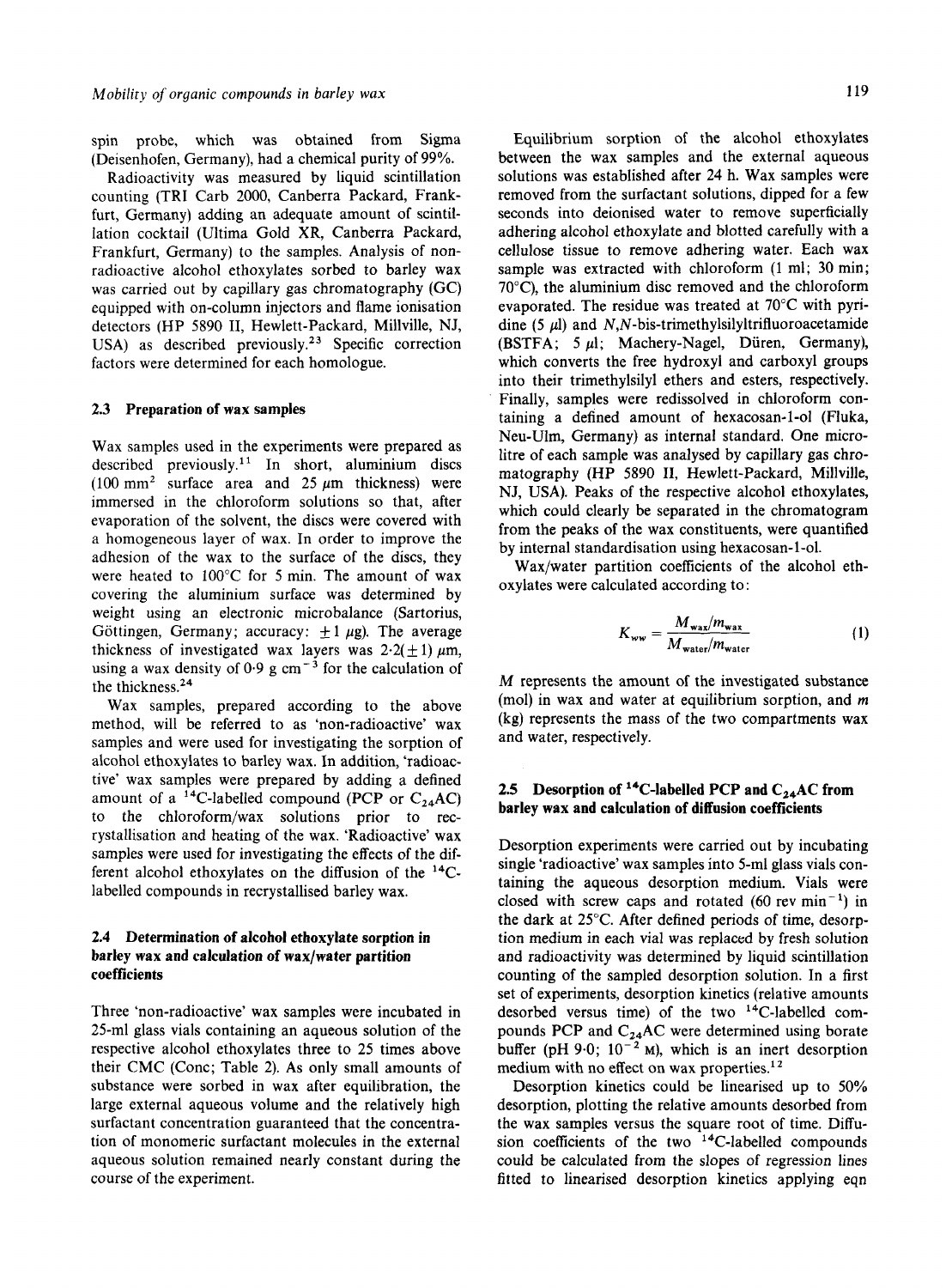$(2):^{25}$ 

$$
\frac{M_t}{M_o} = \frac{4}{\Delta x} \cdot \sqrt{\frac{D}{\pi}} \cdot \sqrt{t}
$$
 (2)

 $M_y/M_a$  is the relative amount desorbed,  $\Delta x$  (m) is the thickness of the wax layer,  $D(m^2 s^{-1})$  is the diffusion coefficient and  $t$  (s) is the time. Rearranging the term  $(4/\Delta x)$ ,  $\sqrt{D/\pi}$ , which is proportional to the slope of the regression line, finally allows the calculation of the molecular diffusion coefficient (D) of the respective  $^{14}$ Clabelled compound in the wax sample.

The effects of different alcohol ethoxylates on desorption kinetics of PCP and  $C_{24}$ AC were measured using aqueous solutions of the surfactants as desorption media instead of borate buffer. Concentrations of the alcohol ethoxylates were always well above their CMC (three- to 25-fold), which kept the concentration of the monomers in the desorption medium constant during the course of the experiment. Calculated effects were the ratio of the diffusion coefficients, obtained using solutions of alcohol ethoxylates as external desorption media, divided by diffusion coefficients measured using borate buffer as external desorption medium.

#### **2.6 Electron spin resonance studies**

The spin probe 5-SASL was added to the wax/ chloroform solution at a concentration of  $1 \text{ mg g}^{-1}$ wax. For the investigation of the effects of the different alcohol ethoxylates, the concentration of each single alcohol ethoxylate, which had been measured by GCanalysis to be the maximum possible amount of surfactant sorbed to the wax above the CMC, was added separately to the wax/S-SASL mixture in chloroform. The solvent of the wax samples prepared in this way

was evaporated under a gentle stream of nitrogen. Remaining wax crystals were transferred to glass tubes (inner diameter: 1 mm), which were sealed after the addition of the wax sample, melting the opening of the glass tube. **ESR** spectra were recorded on a Varian E-line ESR-spectrometer (Varian, Palo Alto, **USA)** at every 10°C, covering a temperature range from  $-10^{\circ}$ C to a maximum of *60°C.* At each temperature three spectra were recorded and averaged.

## **2.7 Statistics**

Results, measuring sorption of different alcohol ethoxylates to wax, are based on three replicates. Diffusion coefficients of each of the two compounds and each different desorption medium are based on five replicates. Results in the tables and the figures are given as means with 95% confidence intervals, unless stated otherwise.

## **3 RESULTS**

Maximum equilibrium concentration of alcohol ethoxylates dissolved in barley wax decreased by a factor of about 6 from  $48.7$  mmol kg<sup>-1</sup> for  $C_4E_2$  to  $8.4$  mmol kg<sup>-1</sup> for  $C_{16}E_8$  (Table 2). Calculated wax/ water partition coefficients  $(K_{ww})$  ranged over more than five orders of magnitude from  $0.083$  for  $C_4E_2$  to 12350 for  $C_{16}E_8$  (Table 2). On average,  $K_{ww}$  values, which were strongly correlated to cuticle/water partition coefficients  $(K_{cw})$ , were about one order of magnitude lower than  $K_{\rm cw}$  values of the respective alcohol ethoxylates (Fig. 1).

The effects of the respective alcohol ethoxylates on the mobilities of PCP and  $C_{24}AC$  in reconstituted barley wax reached maxima in the range  $C_6E_3$  to

**TABLE 2**  Critical Micelle Concentrations *(CMC)*, Cuticle/Water Partition Coefficients *(K<sub>ew</sub>)*, Equilibrium Concentrations in Barley Wax (CONC) and Calculated Wax/Water Partition Coefficients  $(K_{ww})$  of the Alcohol Ethoxylates Investigated in This Study

| Compound    | $CMC^a$<br>$(mmol\ kg^{-1})$ | $K_{cw}^a$ | $CONC^{b,c}$<br>$(mmol\ kg^{-1})$ | $K_{ww}$ <sup>c</sup>    |  |  |
|-------------|------------------------------|------------|-----------------------------------|--------------------------|--|--|
| $C_4E_2$    | 589                          | 0.912      | $48.7 + 4.3$                      | $0.083$ ( $\pm 0.0073$ ) |  |  |
| $C_6E_3$    | 60                           | 6.76       | $49.9 + 9.7$                      | $0.83 \ (\pm 0.16)$      |  |  |
| $C_8E_4$    | 6.2                          | $50-11$    | $30.3 + 4.9$                      | 4.9 ( $\pm$ 0.79)        |  |  |
| $C_{10}E_5$ | 0.63                         | 372        | $22.5 + 3.4$                      | 35.7 ( $\pm$ 5.4)        |  |  |
| $C_{12}E_6$ | 0.065                        | 2754       | $13.1 + 2.4$                      | 201 $(\pm 37)$           |  |  |
| $C_{12}E_8$ | 0.098                        | 1259       | $10.2 + 2.6$                      | 104 $(\pm 27)$           |  |  |
| $C_{14}E_7$ | 0.0066                       | 20417      | $10.3 + 2.9$                      | 1561 $(\pm 439)$         |  |  |
| $C_{16}E_8$ | 0.00068                      | 151356     | $8.4 + 1.3$                       | $12350 \ (\pm 1910)$     |  |  |

<sup>a</sup> Values are calculated from prediction equations published in Riederer et al.<sup>23</sup>

times the concentrations of the respective CMCs.  $b$  External aqueous concentrations of the alcohol ethoxylates were between 3 and 25

 $\cdot$  Values are  $\pm$ 95% confidence intervals.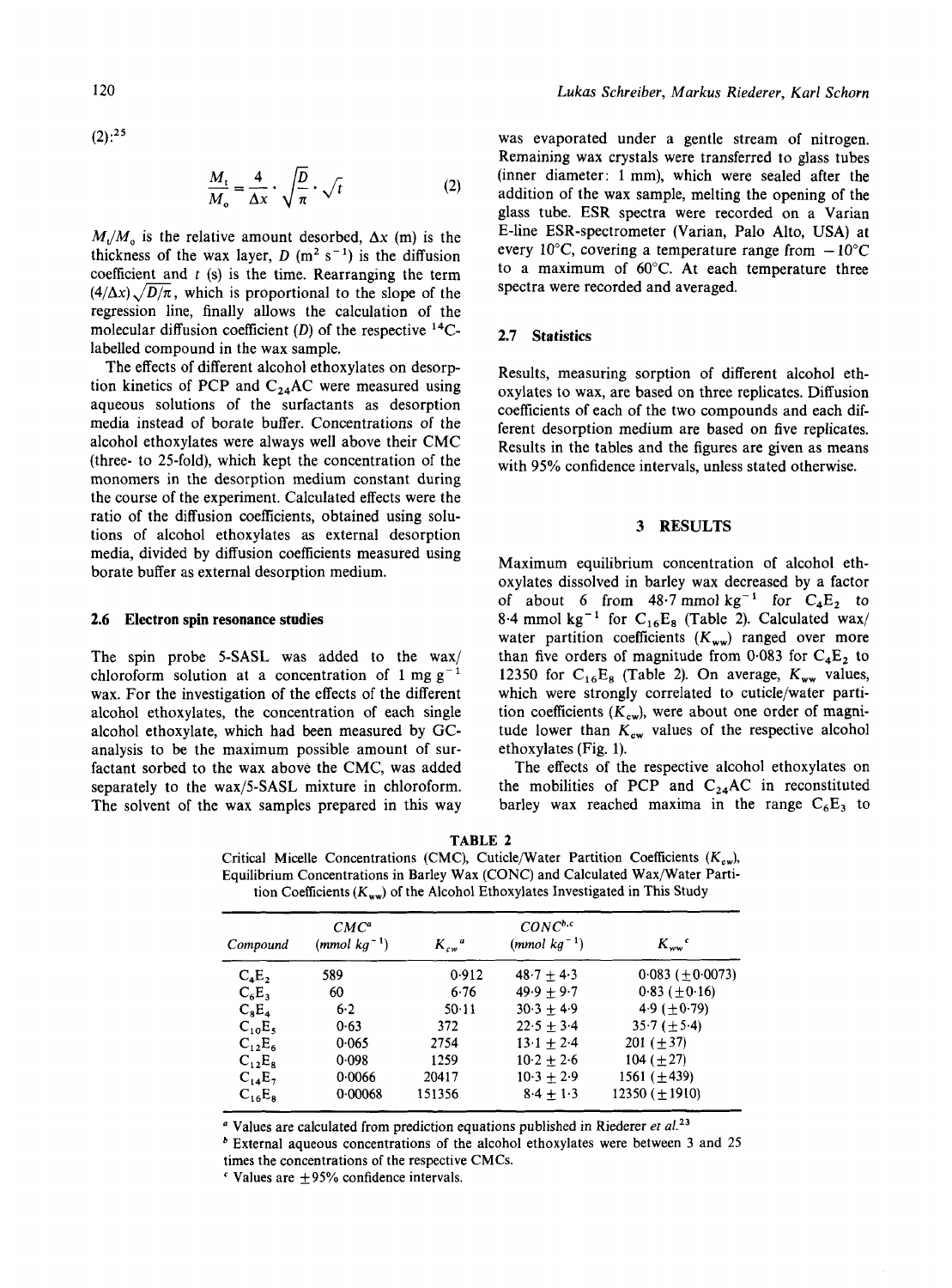

**Fig. 1.** Wax/water partition coefficients  $(K_{ww})$  calculated from the maximum amount of alcohol ethoxylates sorbed in the wax and the critical micelle concentration (CMC) as a function of estimated cuticle/water partition coefficients *(Kcw).*  CMC and  $K_{\text{cw}}$  values were obtained from Riederer *et al.*<sup>23</sup> The parameters of the linear regression equation were: log  $K_{ww} = 0.97 \times \log K_{cw} - 0.98 (r^2 = 0.999)$ .

 $C_{10}E_5$ . Effects on PCP mobility ranged from a 3.3-fold increase of *D* in the presence of  $C_{14}E_7$  to a 19.6-fold increase of D with  $C_6E_3$ . With  $C_{24}AC$ , however, effects of the same alcohol ethoxylates on  $D$  were about one



**Fig. 2.** Effects of alcohol ethoxylates on mobilities of pentachlorophenol (PCP) and tetracosanoic acid  $(C_{24}AC)$  in reconstituted wax of *Hordeum vulgare* L. as a function of the maximum equilibrium concentration of the alcohol ethoxylates in barley wax. Parameters of the linear regression equations with each of the compounds were: (1) PCP: effect =  $2.29 \times$  maximum concentration in wax - 9.08  $(r^2 = 0.92)$ ; (2)  $C_{24}AC$ : effect = 42.7 x maximum concentration in wax - 158 ( $r^2 = 0.84$ ).



**Fig. 3.** Electron-spin resonance spectra of the spin label 5-doxy1 stearic acid as a function of temperature in (A) pure wax of *Hordeum vulgare* L. and **(B)** in the presence of the alcohol ethoxylate triethylene glycol monododecyl ether  $(C_6E_3)$ . Arrows on the left and right side of the spectra mark the limitations of the hyperfine splitting  $2A_{\text{max}}$ . The total scan range was 100 gauss.



Fig. 4. The outer hyperfine splitting 2A<sub>max</sub> of the spin label 5-doxy1 stearic acid at different temperatures as a function of the investigated alcohol ethoxylates.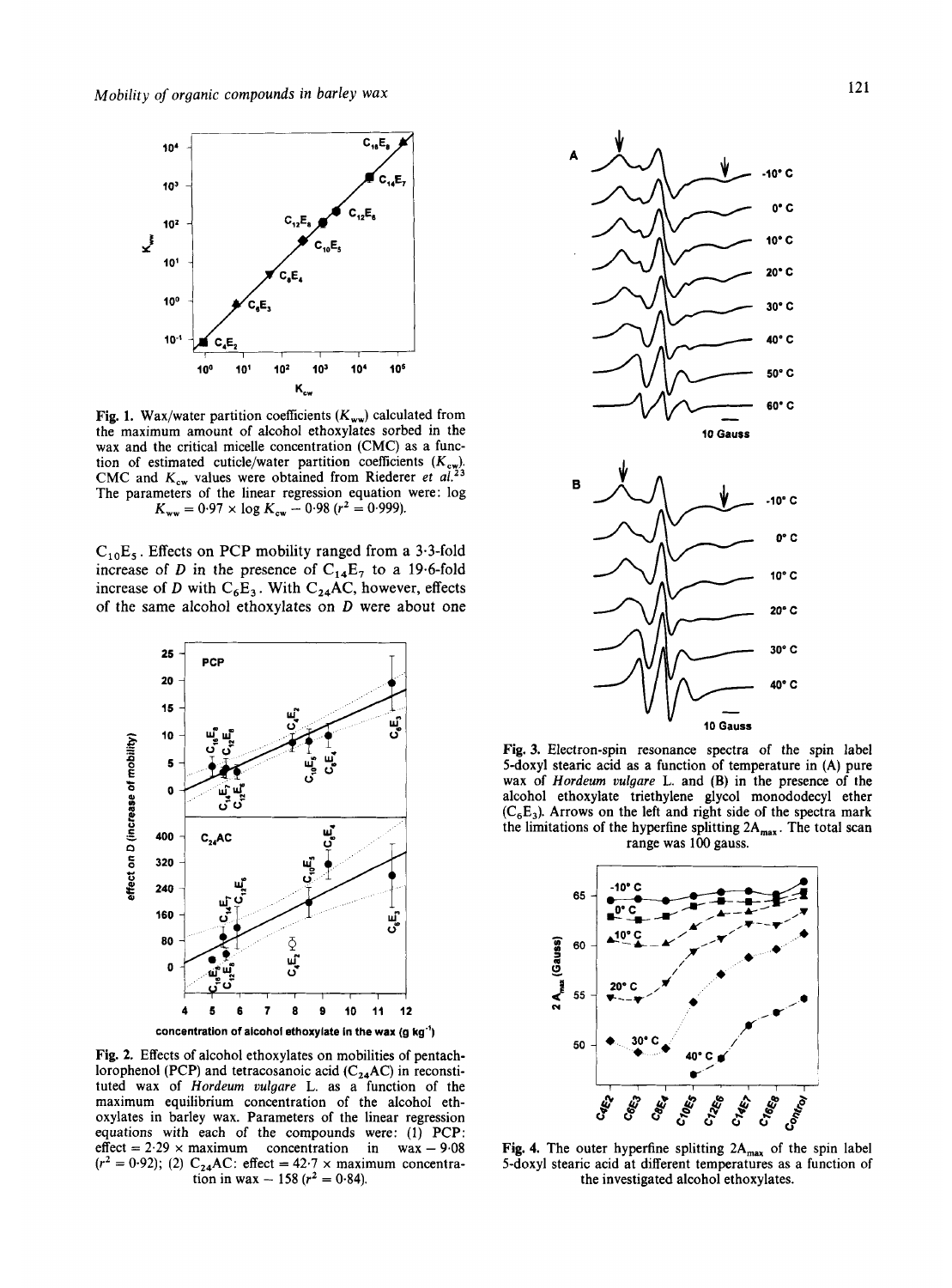order of magnitude larger, ranging from 22-fold with  $C_{16}E_8$  to 315-fold with  $C_8E_4$ . Plotting the effects of the respective alcohol ethoxylates on the mobilities of the two compounds PCP and  $C_{24}AC$  as a function of the maximum equilibrium concentrations in the wax shows good linear correlations (Fig. 2).

At low temperatures, ESR spectra of both pure wax (Fig. 3A) and wax containing a defined amount of an alcohol ethoxylate (here  $C_6E_3$ ; Fig. 3B) showed the typical appearance for a sample in the solid phase. The pronounced hyperfine splitting in the outer regions of the spectra indicated a strong restriction of the mobility of the spin probe. With increasing temperatures hyperfine splitting constantly moved from both sides towards the centre of the spectrum finally disappearing completely (Fig. **3).** Plotting the outer hyperfine splitting at each temperature as a function of the respective alcohol ethoxylate, a characteristic distribution was obtained (Fig. 4). Samples containing alcohol ethoxylates of intermediate size showed most rapid decrease in the size of the hyperfine splitting, whereas samples with the smallest and the larger alcohol ethoxylates showed a significantly slower decrease in the  $2A_{max}$  values (Fig. 4).

# **4 DISCUSSION**

Experiments carried out in this study are based on the hypothesis that the observed increase of cuticular permeability in the presence of surfactants is due to a direct interaction of the surfactants with the waxy transport barrier of the cuticle. Results of several investigations recently, dealing with the effects of monodisperse alcohol ethoxylates on the permeability of isolated cuticular membranes, $2^{1,22}$  on the sorption of monodisperse alcohol ethoxylates to cuticular membranes, $^{23}$ and on the interaction of a single alcohol ethoxylate with isolated cuticular  $\text{wax},^{12}$  strongly suggested this interpretation. In order to analyse this hypothesis, the following information had to be obtained: (i) what are the maximum equilibrium concentrations of monodisperse alcohol ethoxylates in cuticular wax in contact with an aqueous solution, (ii) to what extent are the mobilities of organic compounds in reconstituted cuticular wax increased by alcohol ethoxylates and is this a function of the concentration of surfactant in the wax and (iii) in which way do surfactants interact with cuticular wax leading to decreased barrier properties? Thus, the following discussion will deal with these three questions and try to find answers to them.

### **4.1 Sorption of alcohol ethoxylates in wax**

As shown recently, investigating the sorption of alcohol ethoxylates by isolated cuticular membranes<sup>23</sup> and the

sorption of a single alcohol ethoxylate by isolated cuticular wax,<sup>12</sup> the maximum amount of a surfactant that can be sorbed from aqueous solutions is limited by the CMC. This is due to the fact that it is solely the concentration of the monomers, remaining more or less constant above the CMC,<sup>26</sup> which forms the driving force for equilibrium sorption to cutin or wax. Since the CMC of the investigated surfactants significantly decreases with increasing size of the alcohol ethoxylates, the maximum concentration in the wax decreases from  $C_4E_2$  to  $C_{16}E_8$  (Table 2). Furthermore, as the concentration of monomers in the aqueous solution stays essentially constant above the CMC,  $K_{ww}$  can easily be estimated as the quotient of maximum concentration in the wax and the CMC (Table 2).

Results obtained here with isolated wax of barley leaves show that equilibrium sorption of the alcohol ethoxylates to cuticular wax  $(K_{ww})$  is about the one order of magnitude lower than equilibrium sorption of the respective compounds to cutin  $(K_{cw})$  (Table 2 and Fig. 1). This is in good accordance with results obtained recently comparing the sorption of various pesticides to isolated wax of barley<sup> $27$ </sup> and of different conifer species<sup>28</sup> with sorption to isolated cuticles. In order to avoid confusion it should be mentioned that the  $K_{ww}$  of  $C_{12}E_8$  measured here (104( $\pm$ 27)) is about 50% lower than the value reported in a recent investigation  $(197(+77))$ . However, the two values are statistically not different at the 95% level.<sup>12</sup>

Concerning the mechanisms of sorption either to wax or to cutin, no fundamental differences should be expected. Lipophilic organic chemicals like pesticides and amphiphilic surfactants like the alcohol ethoxylates do not seem to behave differently. The fact that  $K_{ww}$ was always about one order of magnitude lower than  $K_{\rm cw}$  can be attributed to the physically different structures of wax and cutin. Wax, which is composed of amorphous and highly ordered, crystalline phases,<sup>7,8</sup> evidently offers significantly fewer sorption sites than the amorphous cutin polymer.

# **4.2 Effects of alcohol ethoxylates on mobilities of organic compounds in wax**

The distribution of the effects obtained with PCP and  $C_{24}$ AC and isolated wax are very similar to those which have been obtained recently with 2,4-D and isolated cuticular membranes. $21$  Furthermore, in contrast to  $C_{24}$ AC, which is a linear long-chain aliphatic molecule, absolute values of the effects for the two comparable compounds PCP and 2,4-D, which are both chlorinated, aromatic pesticide molecules, are similar, even though they have been obtained using two different experimental systems. Thus, effects of the alcohol ethoxylates, as measured with isolated cuticles, can also be observed using isolated cuticular wax. From this com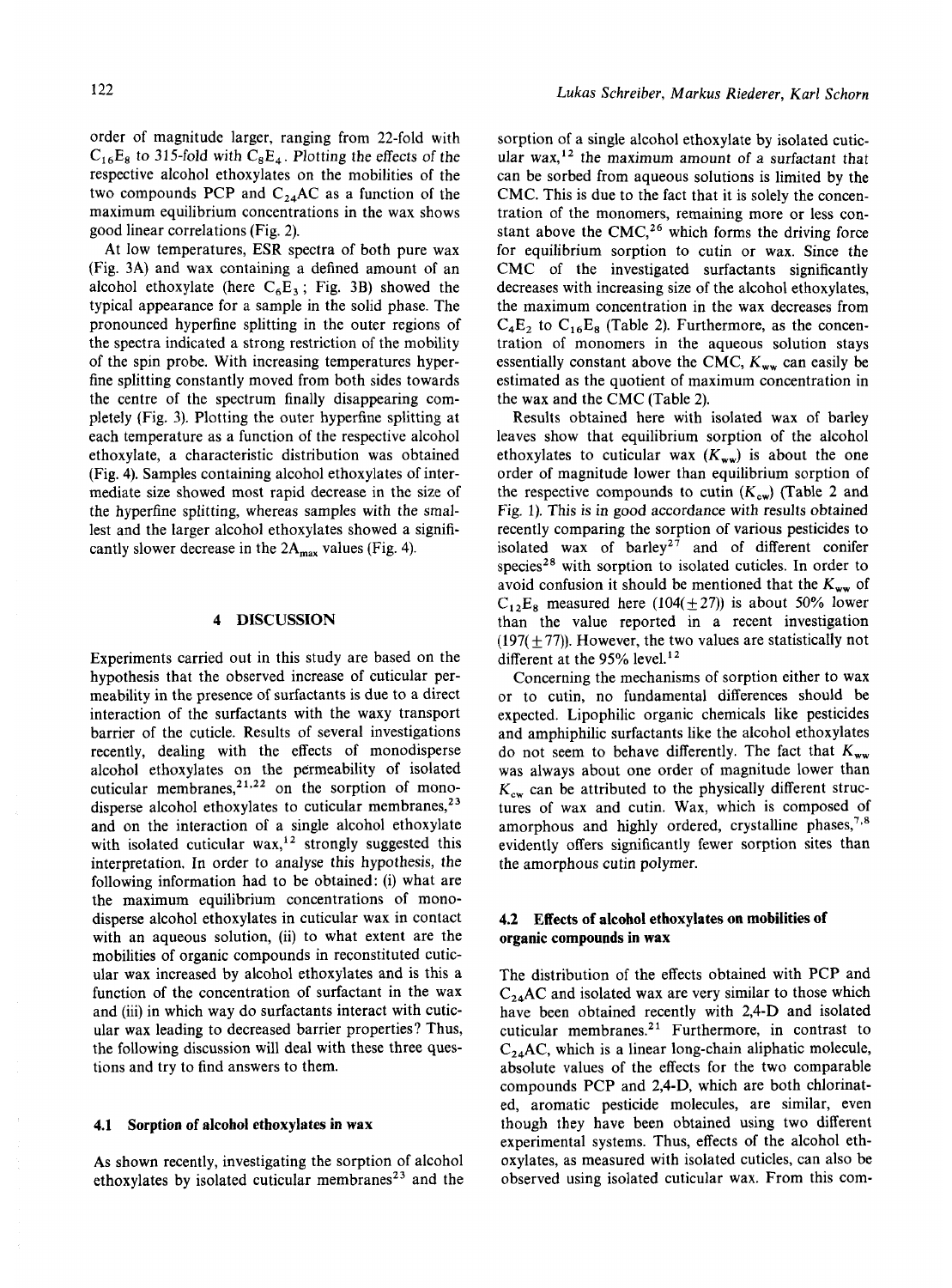parison it may be concluded that it is justified to analyse the mechanisms of cuticular transport applying this artificial model of reconstituted cuticular wax, which forms the transport-limiting barrier of the intact plant cuticle. However, despite the good accordance between isolated wax and intact cuticles found in this study, it should be pointed out that wax/cutin interfaces may also be of some importance in cuticular transport, and cannot be studied applying this artificial experimental system.

Some alcohol ethoxylate homologues, especially those of intermediate size, are more effective than others. Plotting the maximum equilibrium concentration of alcohol ethoxylates in the wax as a function of their effects shows good correlations (Fig. **21,** indicating unspecific wax/surfactant interactions. Their magnitude should mainly depend on the concentration of surfactant in the wax. This has recently been suggested when correlating the concentration of the same alcohol ethoxylates sorbed in cutin with their effects on 2,4-D mobility in isolated cuticles.<sup>23</sup> However, with C<sub>24</sub>AC (Fig. 2) and 2,4-D,<sup>21</sup>  $C_4E_2$  did not fit into the correlations, since the amounts sorbed to the wax were far too high compared with the induced effects (Fig. 2). For 2,4-D this deviation can be explained by the fact that the aqueous concentration of  $C_4E_2$  used in the desorption experiments was more than 20 times below the CMC of **C4E,** .21

#### **4.3 ESR-studies of surfactant/wax interactions**

The interaction of surfactants with the waxy transport barrier of cuticles has been studied using ESRspectroscopy. Since spin labels are not typical aliphatic molecules, due to their bulky and polar nitroxyl-group, they will be located in the amporphous wax phase.<sup>7,8</sup> Thus they form an excellent label for the amorphous wax phase, where the diffusion of 'non-wax' molecules, such as pesticides, is supposed to take place.<sup>10</sup> Several investigations dealing with similar questions concerning transport properties of different biological membranes, such as human skin,<sup>29</sup> biomembranes of plants<sup>30</sup> as well as plant cuticles,<sup>31</sup> have recently utilised ESRspectroscopy.

Comparing the spectrum of pure wax with the spectrum of wax containing  $C_6E_3$  at a concentration corresponding to the maximum concentration in the wax at 25°C above the CMC, it is obvious that the surfactant significantly reduced the temperature at which the hyperfine splitting of the spectrum completely disappeared (Fig. 3). Whereas it is still detectable at 40°C with pure wax, it had vanished completely at 30°C when the wax sample contained the alcohol ethoxylate  $C_6E_3$ . This shows that a significant fraction of the spin probe is still in a rigid environment in the pure wax at  $40^{\circ}$ C (Fig. 3A), whereas in the presence of the C<sub>6</sub>E<sub>3</sub>, the spin probe is in a liquid environment, where it can freely rotate around its own axis (Fig. 3B).

When the hyperfine splitting  $(2A_{max})$  is plotted at equal temperatures as a function of the individual monomers (Fig. 4), the distribution of the decrease of the hyperfine splitting closely resembles the distribution of the effects of the respective alcohol ethoxylates. Thus, the different effects which are induced by the different surfactants on the mobilities of the investigated compounds are based on different degrees of fluidity of the wax environment where diffusion takes place. With those surfactants that reach higher concentrations in the wax, the wax barrier is obviously in a more fluid state at given temperature compared with other surfactants.

#### **4.4 Conclusion**

The investigations presented above were intended to help understand basic mechanisms governing the interaction of surfactants with plant waxes and to contribute to an improved design for the formulation of plantprotecting agents. In contrast to this study, which investigated a 'non-evaporating' system, the most important difference between our experimental system and the field situation will be that spray droplets evaporate. Thus, under real conditions, foliar uptake occurs from highly concentrated residues, consisting of the formulation components and the active ingredient. Surfactant effects will become independent of CMC and will be related to ratios of amounts of surfactants and wax and to surfactant mobility in waxes.<sup>32</sup> This is a situation where other principles may be more important than the ones described here. Therefore, future work concerning the enhancement of foliar uptake by surfactants must include these more realistic aspects of evaporating spray droplets.

#### **ACKNOWLEDGEMENTS**

The authors thank Prof. Dr J. Schonherr and Dr **P.**  Baur (Universität Hannover, Institut für Obstbau und Baumschule, Sarstedt, Germany) and Dr D. Marsh (Max-Planck-Institut fur Biophysikalische Chemie, Abteilung Spektroskopie, Gottingen, Germany) for critically reviewing this manuscript. This investigation was partially supported by a grant from the Kernforschungsanlage Jülich GmbH.

## **REFERENCES**

1. Hull, **H. M.,** Leaf structure **as** related to absorption of pesticides and other compounds. *Red. Rev.,* **31** (1970) **1-150.**